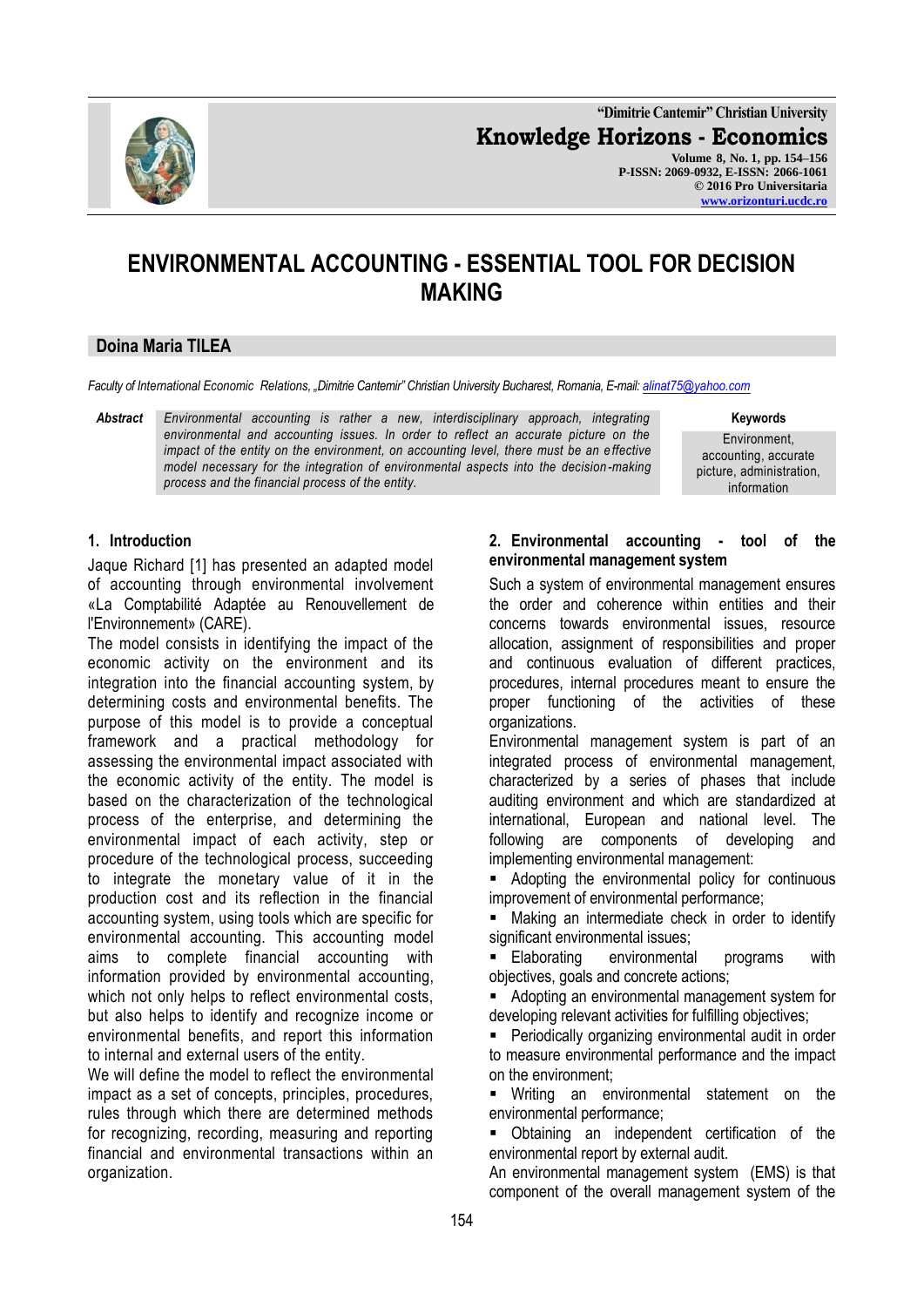organization consisting of the organizational structure,<br>planning, responsibilities, processes, practices, planning, responsibilities, processes, practices, procedures and resources that help building, implementing, achieving, reviewing and maintaining the environmental policy of the organization. Implementing an EMS allows the organization to not only meet the expectations regarding its environmental performance, but also to control its costs and comply with environmental laws and regulations. The environmental management system is a system for managing of the impact that the activity of the entity has on the environment, which monitors the environmental performance of the entity.

Key of success of such a system consists in assuming responsibilities at all levels and functions existing within the organization, especially at the highest level of management of the organization. The main purpose of an environmental management system is to ensure protection of the environment, to prevent pollution and to ensure a balance between these elements and social and economic needs. The application of such a system allows the organization to establish and evaluate the efficiency of procedures used to develop its environmental policy, according to them and to prove this compliance. Regarding the relation between environmental accounting and environmental management system, Fortes (2003) [2] emphasized that for a successful management system there must be a method for calculating environmental costs and integration and use of these costs in making and substantiating decisions of the entity.

## **3. Certification of environmental management systems**

An environmental management system is certified by ISO (International Organization for Standardization) and EMAS international standards (the scheme for environmental management and auditing).

Environmental management system is subject to ISO 14000 standards and it can be applied to any entity, regardless of its size. ISO 14000 is a series of standards for eco-management that allows the entity to minimize environmental effects. The standards of the ISO 14000 cover a range of five directions: environmental management systems, environmental auditing, assessment of the protection of human communities against industrial activities with negative impact, the classification in terms of environmental policy, the assessment of the life cycle of products and services.

User Guide, offered by ISO 14000, provides requirements for the integration of environmental management into the overall organizational management structure. Its actual implementation is done according to the environmental policy adopted by the organization. ISO 14000 standards are general standards on environmental management systems designed to control the overall organization processes impact on the environment.

These standards define models of environmental management systems that can be implemented by an organization for internal or external purposes provide the tools needed to assess compliance of environmental management system with the chosen referential, evaluate performance, preliminary analysis and environmental assessment of the emplacements of the organization.

ISO 14001 is the reference standard for EMS from the ISO 14000 series. It describes the main requirements which an environmental management system must comply with. ISO 14001 requires that each environmental management system reflects the nature of the organization, its own activity and specific environmental aspects. According to ISO 14001 an environmental management system provides a systematic and coherent framework for improving environmental performance, for achieving compliance with environmental and prevention of nonconformities legislation. Even though the main objective of implementing an EMS is to reduce the impact of activities, products and services of the organization on the environment, the benefits of implementing an EMS otherwise are multiple. Among the most significant is to increase profits by optimizing the use of resources (raw materials, energy), by improving waste management and reducing the costs of any environmental incidents. Such an environmental management system can be applied to those activities and environmental matters", that can be controlled and influenced by the organization. Such a management system needed to meet a number of requirements so that it could allow the organization applying it to formulate environmental policy and objectives in the context of compliance with legislative provisions and taking into account the data on the significant impacts of "its activity" on the environment. Such an environmental management system is applicable to any organization that wishes:

a) to transpose into practice, to maintain and to improve an environmental management system;

b) to ensure compliance with the environmental policy stated;

c) to prove this compliance to others;

d) to certify/register the environmental management system by an outside body;

e) to conduct a self-assessment and a statement of compliance with International Standard ISO 14000.

European Environmental Management and Audit Scheme (EMAS) is an instrument of the European Union, whereby companies and other organizations evaluate, report and improve their environmental